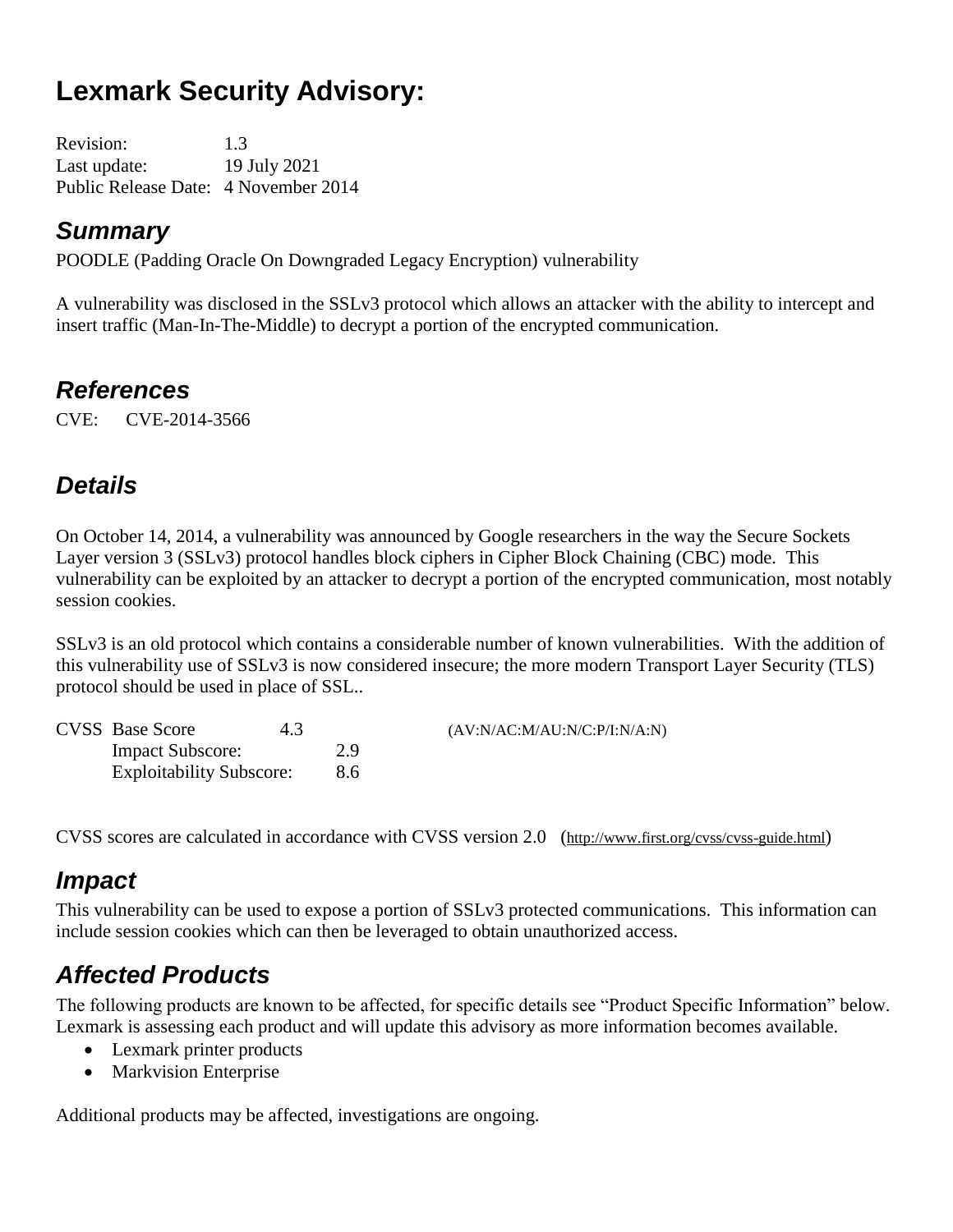## *Product Specific Information*

Lexmark is individually assessing each product and will update this advisory as more information becomes available.

### *Laser printer products*

The following printers and MFPs are affected:

To determine a devices firmware level, select the "Reports"->"Menu Setting Page" menu item from the operator panel. If the firmware level listed under "Device Information" matches any level under "Affected Releases", then upgrade to a "Fixed Release".

Additional products may be affected, investigations are ongoing.

| <b>Lexmark Models</b>      | <b>Affected Releases</b>   | <b>Fixed Releases</b>   |
|----------------------------|----------------------------|-------------------------|
| CS31x                      | LW41.VYL.P468 and previous | LW41.VYL.P469 and later |
| CS41x                      | LW41.VY2.P468 and previous | LW41.VY2.P469 and later |
| CS51x                      | LW41.VY4.P468 and previous | LW41.VY4.P469 and later |
| CX310                      | LW41.GM2.P468 and previous | LW41.GM2.P469 and later |
| CX410                      | LW41.GM4.P468 and previous | LW41.GM4.P469 and later |
| <b>CX510</b>               | LW41.GM7.P468 and previous | LW41.GM7.P469 and later |
| XC2132                     | LW41.GM7.P468 and previous | LW41.GM7.P469 and later |
| <b>MS310</b>               | LW41.PRL.P468 and previous | LW41.PRL.P469 and later |
| MS312                      | LW41.PRL.P468 and previous | LW41.PRL.P469 and later |
| MS315                      | LW41.TL.P468 and previous  | LW41.TL.P469 and later  |
| <b>MS410</b>               | LW41.PRL.P468 and previous | LW41.PRL.P469 and later |
| <b>MS415</b>               | LW41.TL.P468 and previous  | LW41.TL.P469 and later  |
| MS51x                      | LW41.PR2.P468 and previous | LW41.PR2.P469 and later |
| MS610dn & MS610dtn         | LW41.PR2.P468 and previous | LW41.PR2.P469 and later |
| M1145<br>& M3150dn         | LW41.PR2.P468 and previous | LW41.PR2.P469 and later |
| MS610de & MS610dte         | LW41.PR4.P468 and previous | LW41.PR4.P469 and later |
| M3150                      | LW41.PR4.P468 and previous | LW41.PR4.P469 and later |
| MS71x                      | LW41.DN2.P468 and previous | LW41.DN2.P469 and later |
| MS810n, MS810dn & MS810dtn | LW41.DN2.P468 and previous | LW41.DN2.P469 and later |
| <b>MS811</b>               | LW41.DN2.P468 and previous | LW41.DN2.P469 and later |
| MS812dn, MS812dtn          | LW41.DN2.P468 and previous | LW41.DN2.P469 and later |
| M5163dn                    | LW41.DN2.P468 and previous | LW41.DN2.P469 and later |
| MS810de                    | LW41.DN4.P468 and previous | LW41.DN4.P469 and later |
| M5155 & M5163              | LW41.DN4.P468 and previous | LW41.DN4.P469 and later |
| MS812de                    | LW41.DN7.P468 and previous | LW41.DN7.P469 and later |
| M5170                      | LW41.DN7.P468 and previous | LW41.DN7.P469 and later |
| MS91x                      | LW41.SA.P468 and previous  | LW41.SA.P469 and later  |
| <b>MX310</b>               | LW41.SB2.P468 and previous | LW41.SB2.P469 and later |
| MX410, MX510 & MX511       | LW41.SB4.P468 and previous | LW41.SB4.P469 and later |
| XM1145                     | LW41.SB4.P468 and previous | LW41.SB4.P469 and later |
| MX610 & MX611              | LW41.SB7.P468 and previous | LW41.SB7.P469 and later |
| XM3150                     | LW41.SB7.P468 and previous | LW41.SB7.P469 and later |
| MX71x                      | LW41.TU.P468 and previous  | LW41.TU.P469 and later  |
| <b>MX81x</b>               | LW41.TU.P468 and previous  | LW41.TU.P469 and later  |
| XM51xx & XM71xx            | LW41.TU.P468 and previous  | LW41.TU.P469 and later  |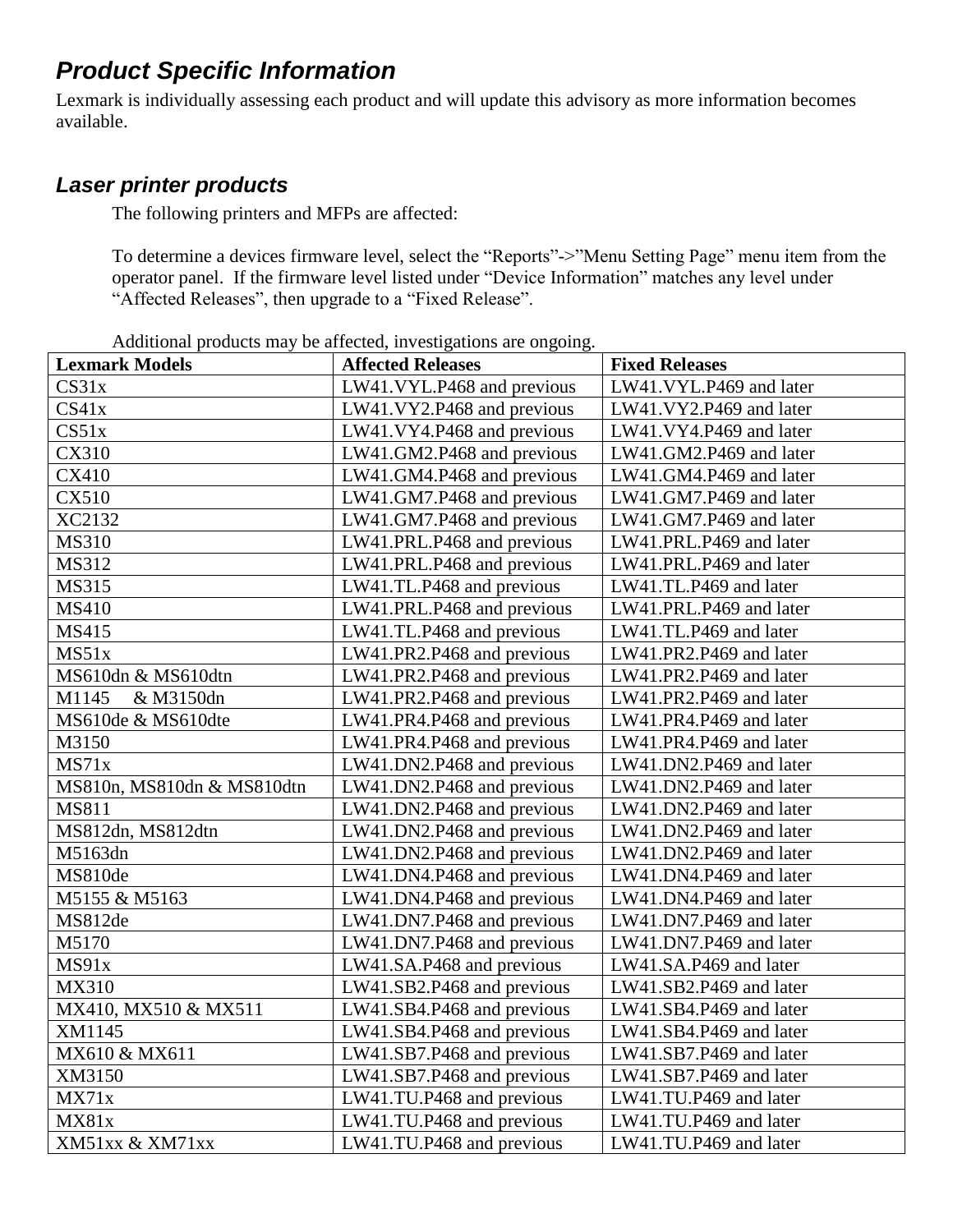| MX91x        | LW41.MG.P468 and previous   | LW41.MG.469 and later    |
|--------------|-----------------------------|--------------------------|
| MX6500e      | LW41.JD.P468 and previous   | LW41.JD.P469 and later   |
| C746         | LHS41.CM2.P458 and previous | LHS41.CM2.P459 and later |
| C748 & CS748 | LHS41.CM4.P458 and previous | LHS41.CM4.P459 and later |
| C79x & CS796 | LHS41.HC.P458 and previous  | LHS41.HC.P459 and later  |
| C925         | LHS41.HV.P458 and previous  | LHS41.HV.P459 and later  |
| C95x         | LHS41.TP.P458 and previous  | LHS41.TP.P459 and later  |
| X548 & XS548 | LHS41.VK.P458 and previous  | LHS41.VK.P459 and later  |
| X74x & XS748 | LHS41.NY.P458 and previous  | LHS41.NY.P459 and later  |
| X792 & XS79x | LHS41.MR.P458 and previous  | LHS41.MR.P459 and later  |
| X925 & XS925 | LHS41.HK.P458 and previous  | LHS41.HK.P459 and later  |
| X95x & XS95x | LHS41.TQ.P458 and previous  | LHS41.TQ.P459 and later  |
| 6500e        | LHS41.JR.P458 and previous  | LHS41.JR.P459 and later  |
| C734         | LR.SK.P693 and previous     | LR.SK.P694 and later     |
| E46x         | LR.LBH.P673 and previous    | LR.LBH.P674 and later    |
| T650 & T652  | LR.JP.P680 and previous     | LR.JP.P681 and later     |
| T654         | LR.JP.P680 and previous     | LR.JP.P681 and later     |
| T656         | LSJ.SJ.P041 and previous    | LSJ.SJ.P042 and later    |
| <b>W85x</b>  | LR.JB.P645 and previous     | LR.JB.P646 and later     |
| X46x         | LR.BS.P695 and previous     | LR.BS.P696 and later     |
| X65x         | LR.MN.P694 and previous     | LR.MN.P695 and later     |
| X73x         | LR.FL.P694 and previous     | LR.FL.P695 and later     |
| X86x         | LP.SP.P694 and previous     | LP.SP.P695 and later     |

#### *Obtaining Updated Software*

To obtain firmware that resolves this issue or if you have special code, please contact Lexmark's Technical Support Center at [http://support.lexmark.com](http://support.lexmark.com/) to find your local support center.

### *Markvision Enterprise*

The vulnerability has been fixed in Markvision Enterprise v2.1 and all future releases. All releases previous to v2.1 are vulnerable.

### *Obtaining Updated Software*

To obtain Markvision Enterprise v2.1, please visit http://www.lexmark.com/markvision.

### *Workarounds*

The vulnerability only exists when SSLv3 is in use. Therefore Lexmark recommends that you disable SSLv3 support in your browser and other applications. Contact your application provider for information on how to accomplish this.

### *Exploitation and Public Announcements*

Lexmark is not aware of any malicious use of the vulnerability described in this advisory.

### *Status of this Notice:*

THIS DOCUMENT IS PROVIDED ON AN "AS IS" BASIS AND IS PROVIDED WITHOUT ANY EXPRESS OR IMPLIED GUARANTEE OR WARRANTY WHATSOEVER, INCLUDING BUT NOT LIMITED TO THE